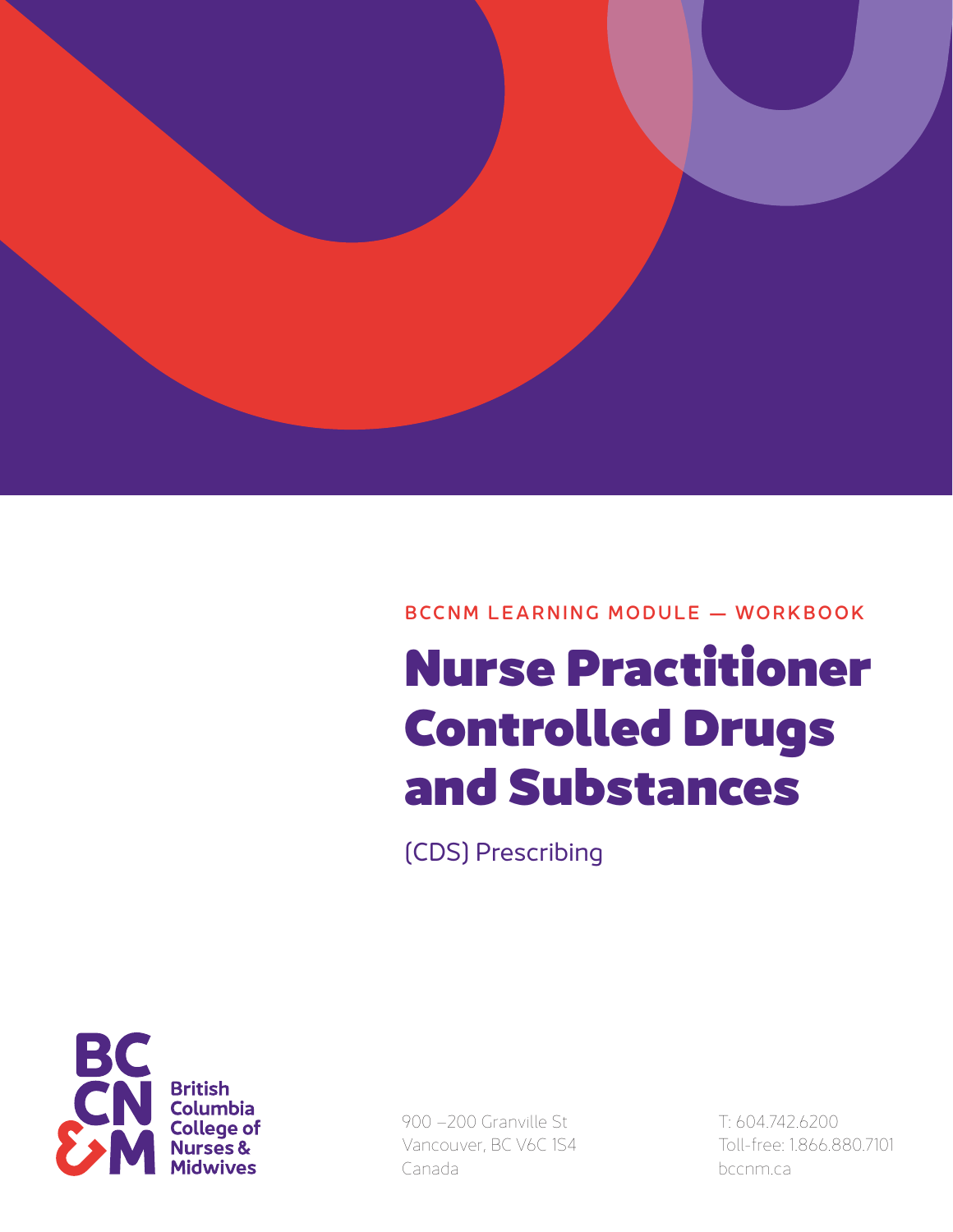# Introduction

This workbook offers activities that allow you to apply ideas presented in the Module. It is organized in three sections.

**Part 1** includes **Workbook Activities** that are related to various topic areas. As you work through the module, you will be directed to complete a specific Workbook Activity. This section also includes pages for you to record your reflective thoughts and insights related to your exploration. This information will be useful for you in completing your Professional Growth Plan at the completion of this module.

**Part 2, "Applying My Learning"** includes a case scenario and associated questions. Completing these activities provides an opportunity for you to apply the information that has been offered in the module in the context of this practice based scenario. When you have completed this case, you may wish to compare your responses with those provided in the "Applying my Learning: Perspectives" located in part 3.

**Part 3,** presents **samples responses** to Workbook case scenario in Part 2. These responses provide perspectives of the course writer and others on the case scenario.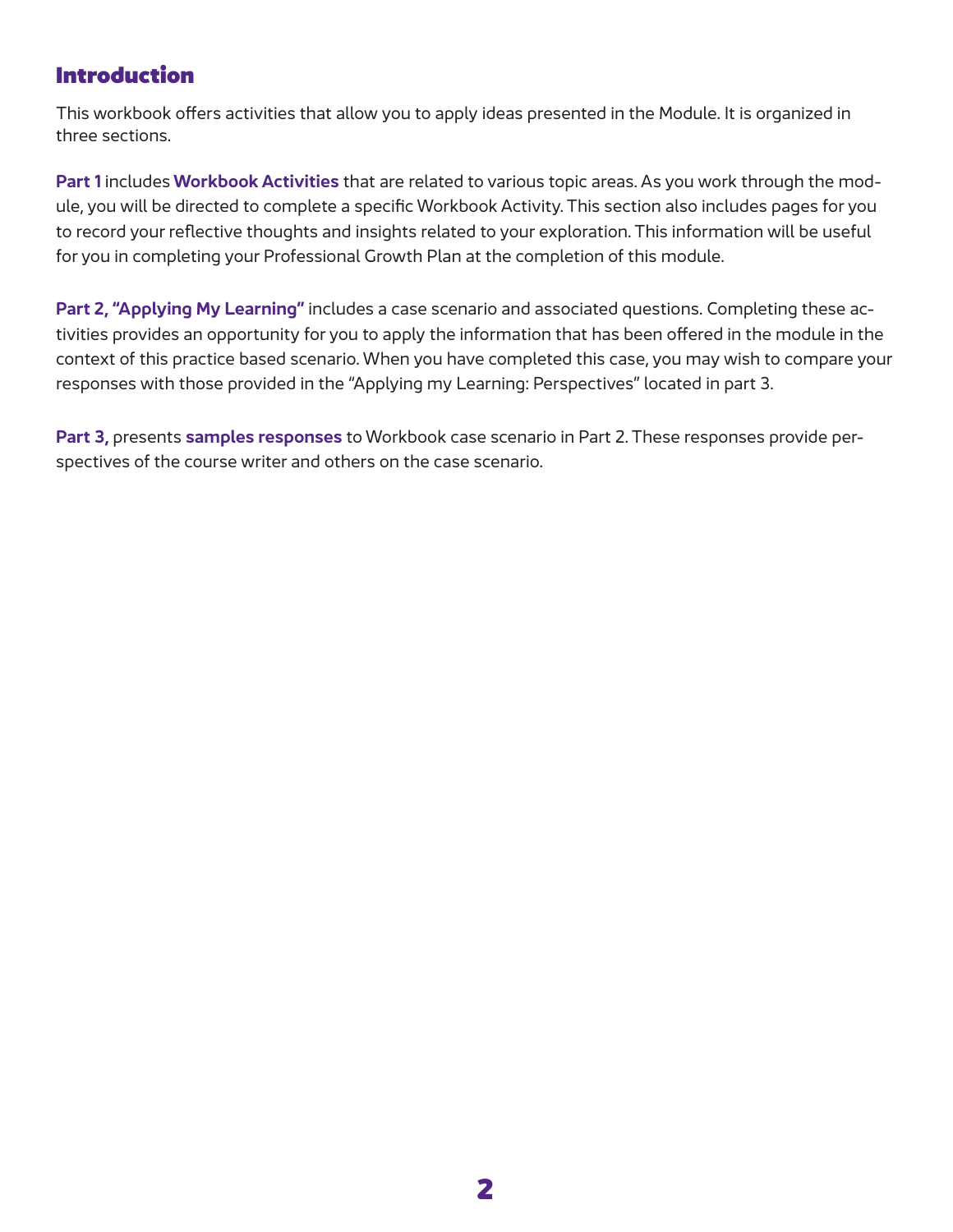

# Part 1 Workbook activities

**3**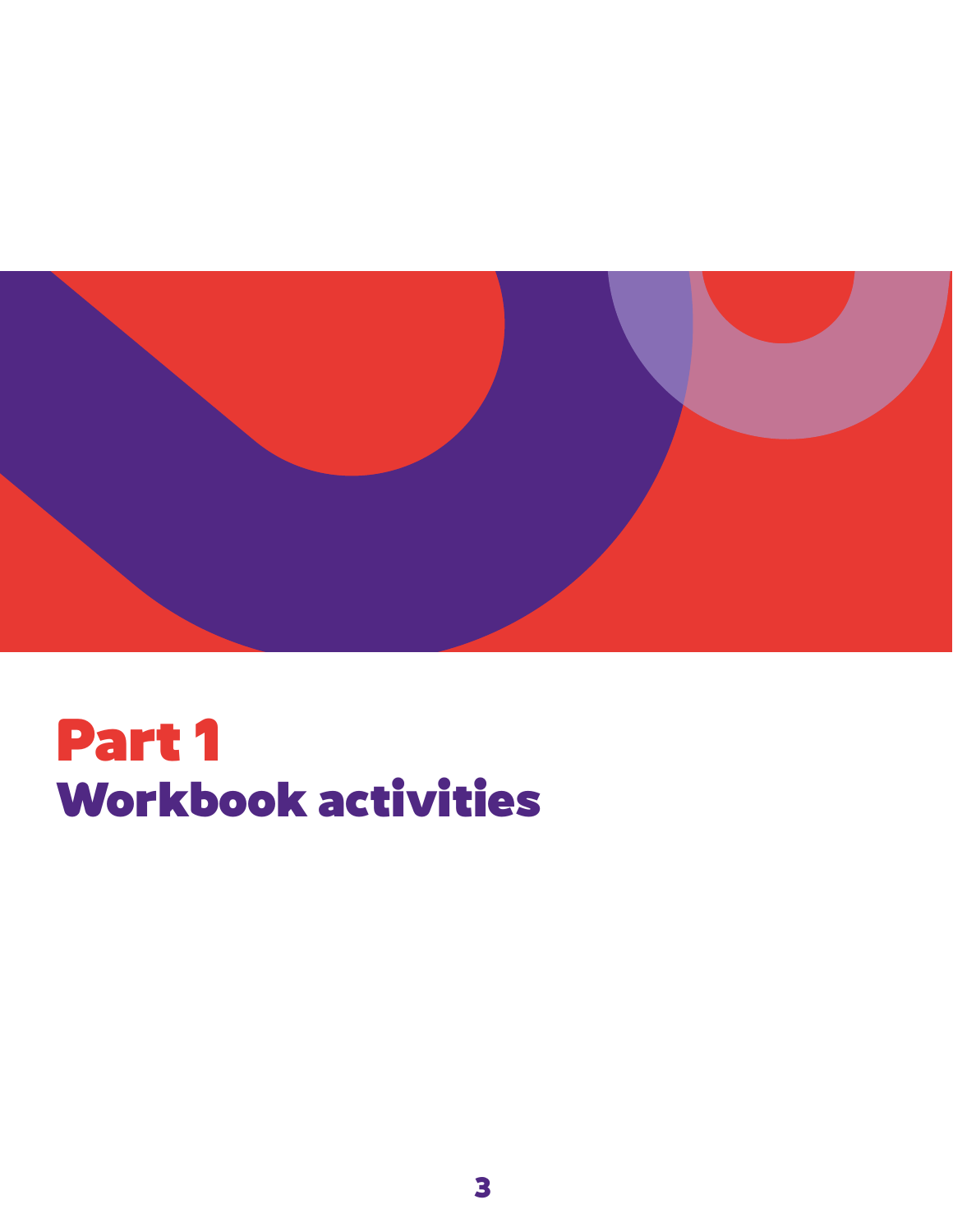Consider the following questions. Record your responses in the spaces below. These thoughts, ideas, and responses will help you form part of the basis for your professional development plan for CDs prescribing.

This is a good time to review the relevant legislation that you should be aware of in relation to your responsibilities in CDS Prescribing. The BCCNM legislation relevant to nurses practice is a summary of the Controlled Drugs and Sustances Act and Food and Drug Act. While reviewing the different legislations below,write down specific items that are relevant to your practice.

#### BCCNM's Legislation Relevant to Nurses Practice

https://www.bccnm.ca/Documents/regulation/LegislationRelevantNursesPractice.pdf

# Controlled Drug and Substances Act (CDSA)

http://laws-lois.justice.gc.ca/eng/acts/C-38.8/

#### Part G Food and Drug Act Regulation link

https://laws-lois.justice.gc.ca/eng/acts/F-27/index.html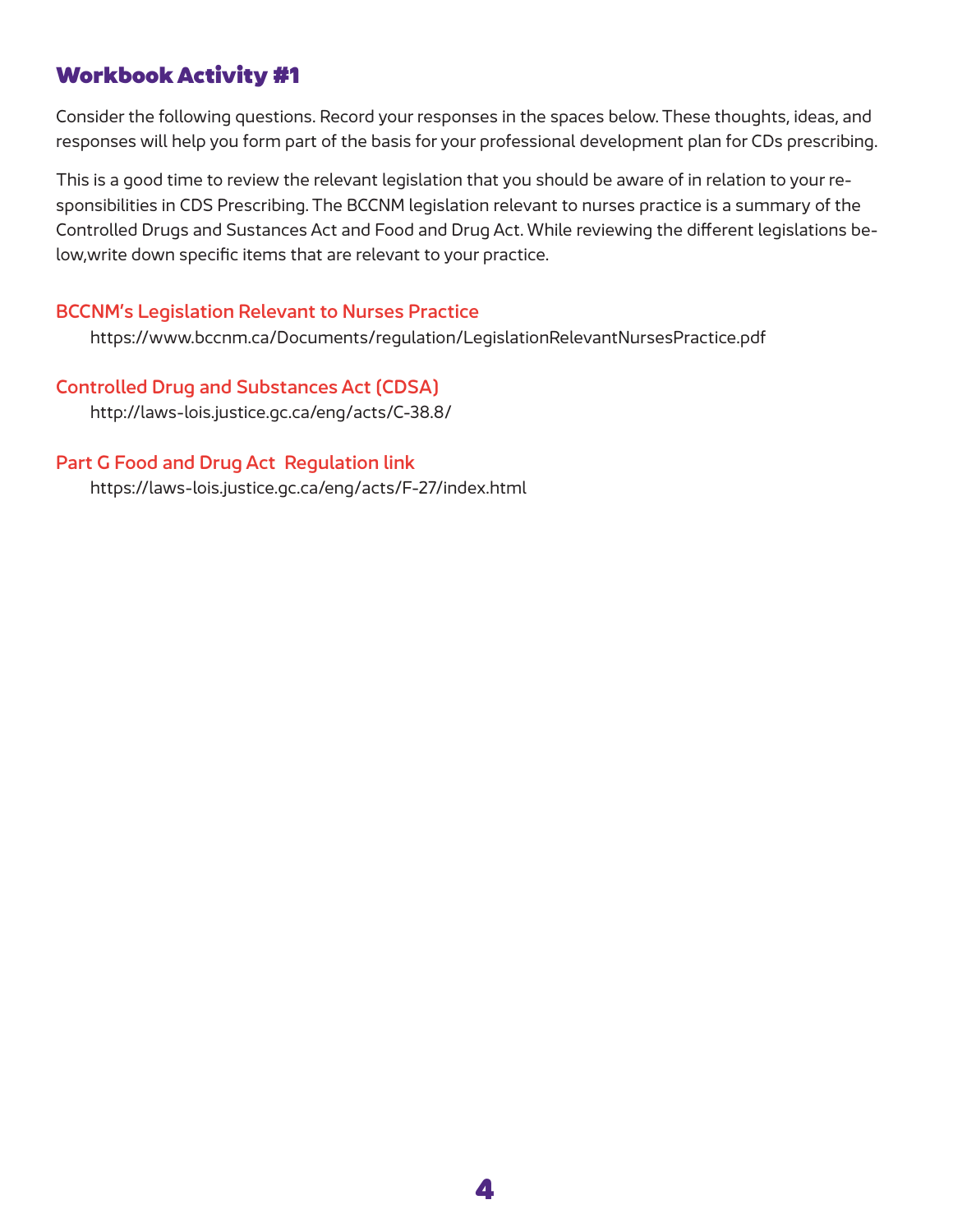Please review the BC drug schedules regulation below, while reading through keep the posed questions in mind and write down your answers in the space provided.

Review the BC Drug Schedule regulation of the Pharmacy Operations and Drug Scheduling Act

http://www.bclaws.ca/civix/document/id/complete/statreg/03077\_01

*1. What Drug Schedule(s) include(s) controlled drugs and substances?* 

*2. What schedule of drugs falls under the Controlled Prescription program and requires a prescription is written on a duplicate prescription form?*

*3. Identify some commonly prescribed control drugs in the BC drug schedule regulation that can be written on a regular, personalized prescription form, and not a CPP duplicate prescription form.* 

*4. If you are not sure if a drug is considered a controlled drug under the Controlled Drugs and Substances Act, or if it needs a CPP duplicate prescription form, what resources are available to you to get answers with this?*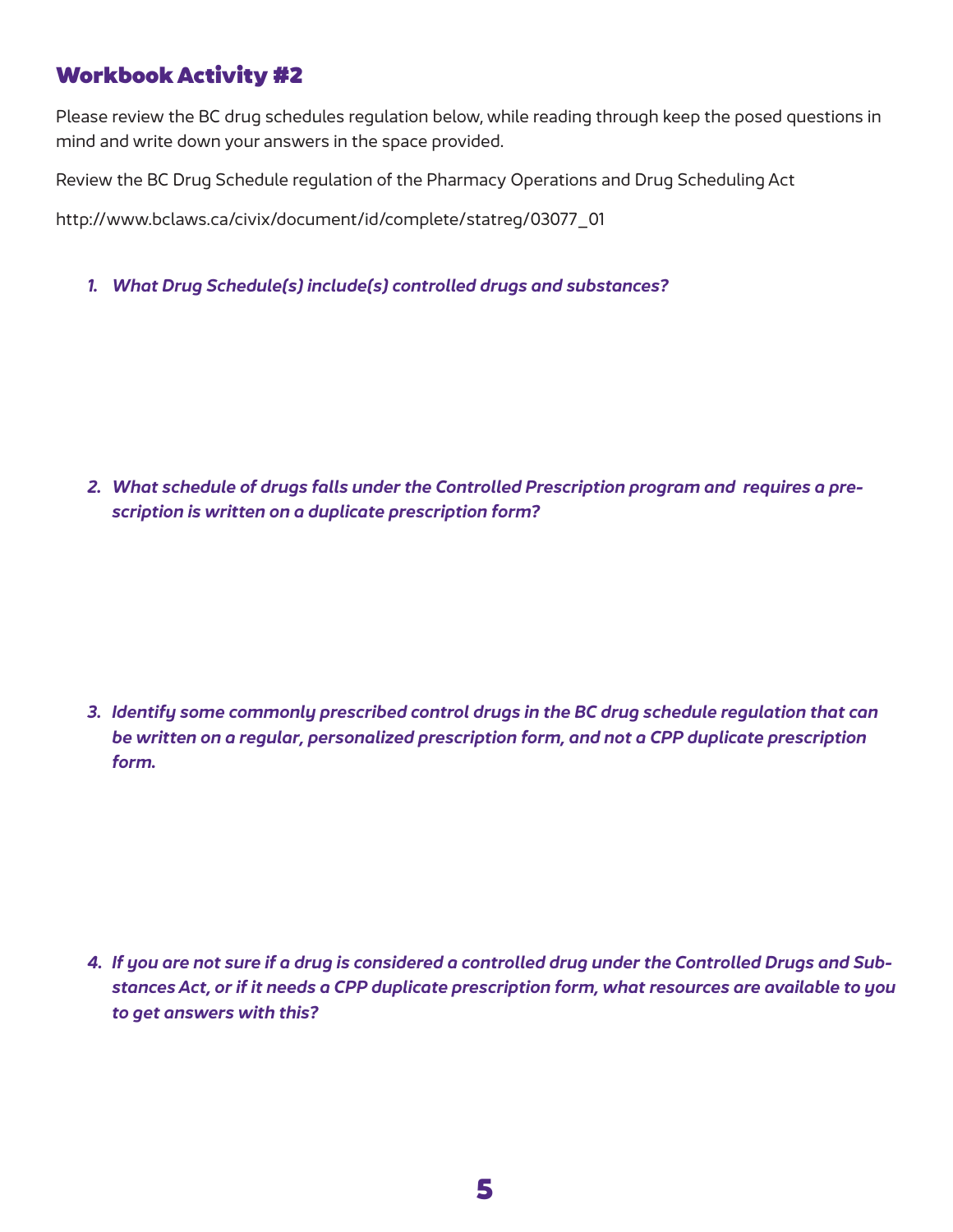Read the revised Scope of Practice for NPs: https://www.bccnm.ca/NP/ScopePractice/Pages/Default.aspx

While you are reviewing this document focus on the questions below and jot down your thoughts in the space provided.

- *1. Why is medication reconciliation and access to PharmaNet important to safe CDS prescribing? (BCCNM NP Prescribing Standard 6 and 7)*
- *2. What are some additional requirements in the NP prescribing standards related to prescribing CDS?*
- *3. What must you consider and document before initiating or continuing the prescribing of CDS? (Refer to NP prescribing Standards)*
- *4. When prescribing CDS, NPs must assess the client in person. Are there any exceptions to this standard?*
- *5. What are your responsibilities related to the security of all your prescription pads? (refer to NP Prescribing Standards Limits and Conditions)*
- *6. You have been approached by a family member. They say they are going on a long vacation and would like to have some Tylenol #3 if needed. They have asked you to prescribe a few. How would you respond and what prescribing standards and limits are most relevant?*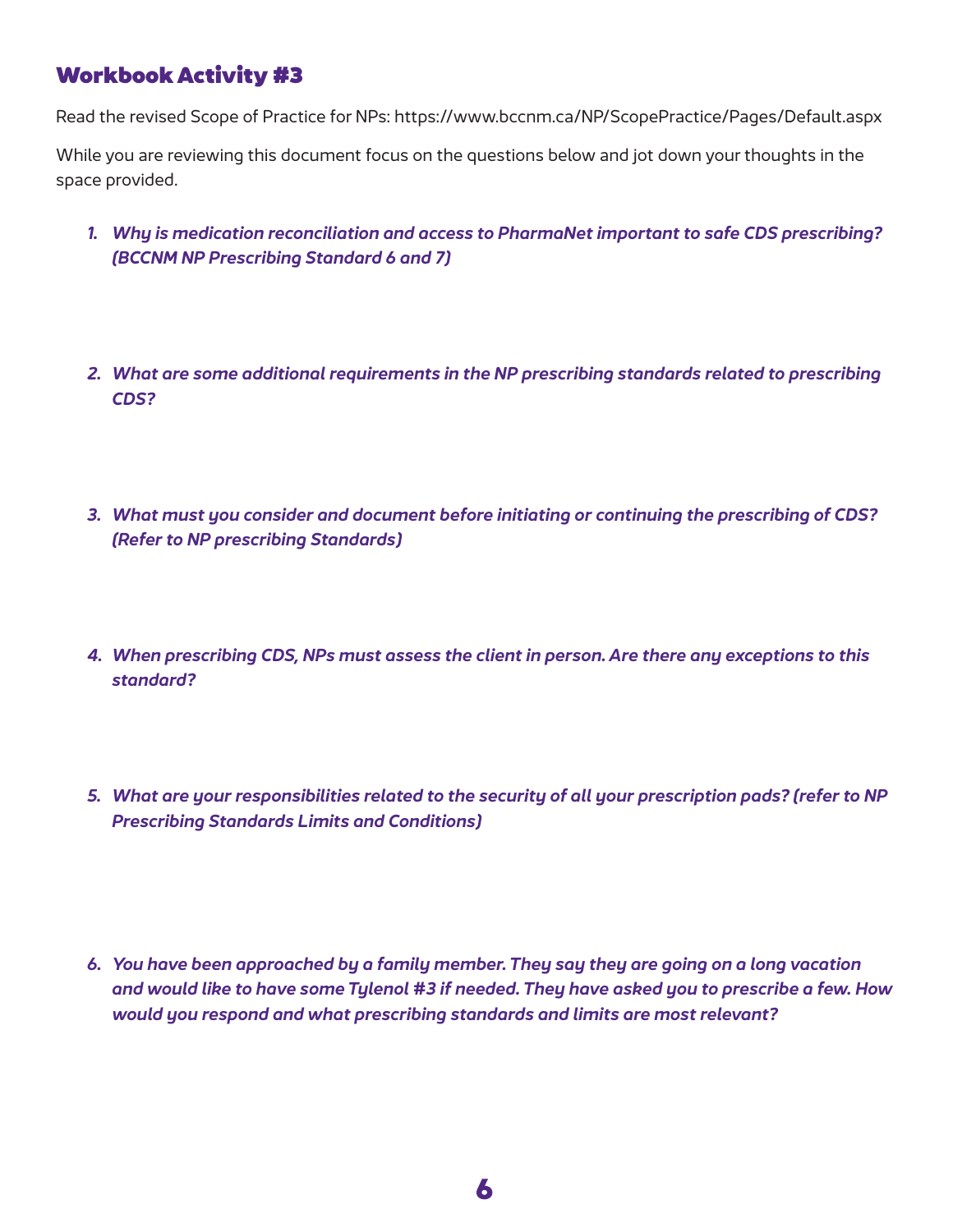Michael's story is told by his mother Ada after his death. Read Michael's Story in the report **First Do No Harm** http://www.ccsa.ca/Resource%20Library/Canada-Strategy-Prescription-Drug-Misuse-Report-en.pdf on p. 4. Prior to reading this story you may want to refer the "**Your Prescription: Your Responsibility**" https://www.cpsbc.ca/for-physicians/college-connector/2014-V02-03/06, as it provides guidance for practicing pharmacovigilance.

*While reading this story, please consider what contributed to this tragedy and what could have been done to prevent tragedies like this. Write down your ideas in the space provided below.* 

| CONTRIBUTING VARIABLES | <b>STRATEGIES FOR PREVENTION</b> |
|------------------------|----------------------------------|
|                        |                                  |
|                        |                                  |
|                        |                                  |
|                        |                                  |
|                        |                                  |
|                        |                                  |
|                        |                                  |
|                        |                                  |
|                        |                                  |
|                        |                                  |
|                        |                                  |
|                        |                                  |
|                        |                                  |
|                        |                                  |
|                        |                                  |
|                        |                                  |
|                        |                                  |
|                        |                                  |
|                        |                                  |
|                        |                                  |
|                        |                                  |
|                        |                                  |
|                        |                                  |
|                        |                                  |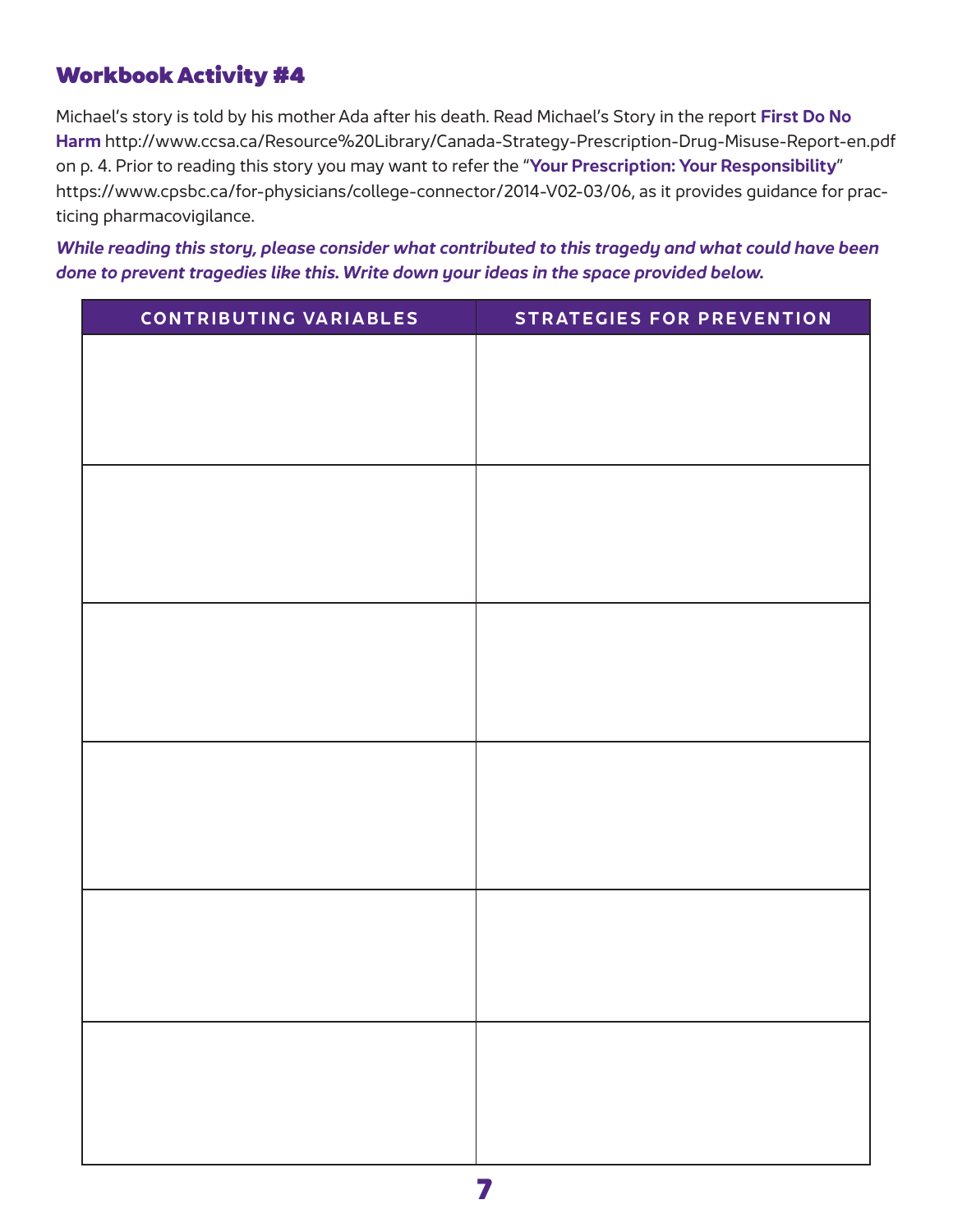The World Health Organization (WHO) defines pharmacovigilance as:

"Pharmacovigilance " (PV) is the science and activities relating to the detection, assessment, understanding and prevention of adverse effects or any other drug related problem. Its aims are to enhance patient care and patient safety and to support public health programmes by providing reliable, balanced information for the effective assessment of the benefit-risk profile of medicines and vaccines.

#### World Health Organization Web Site

https://www.who.int/medicines/areas/quality\_safety/safety\_efficacy/pharmvigi/en/

#### BCCNM Scope of Practice for Nurse Practitioners

https://www.bccnm.ca/NP/ScopePractice/Pages/Default.aspx

*1. Take a moment and review the WHO web site and the BCCNM Scope of Practice for Nursing Practitioners to reflect on the key elements associated with pharmacovigilance. Now consider your practice settings and client populations. What are the challenges you have encountered of foresee related to CDS prescribing?* 

*2. Reflect on the causes of the vulnerabilities and the safeguards that can be employed to improve safety and prevent harm.* 

*3 What are some potential strategies or resources available to you to ensure appropriate pharmacovigilance and mitigate those risks?*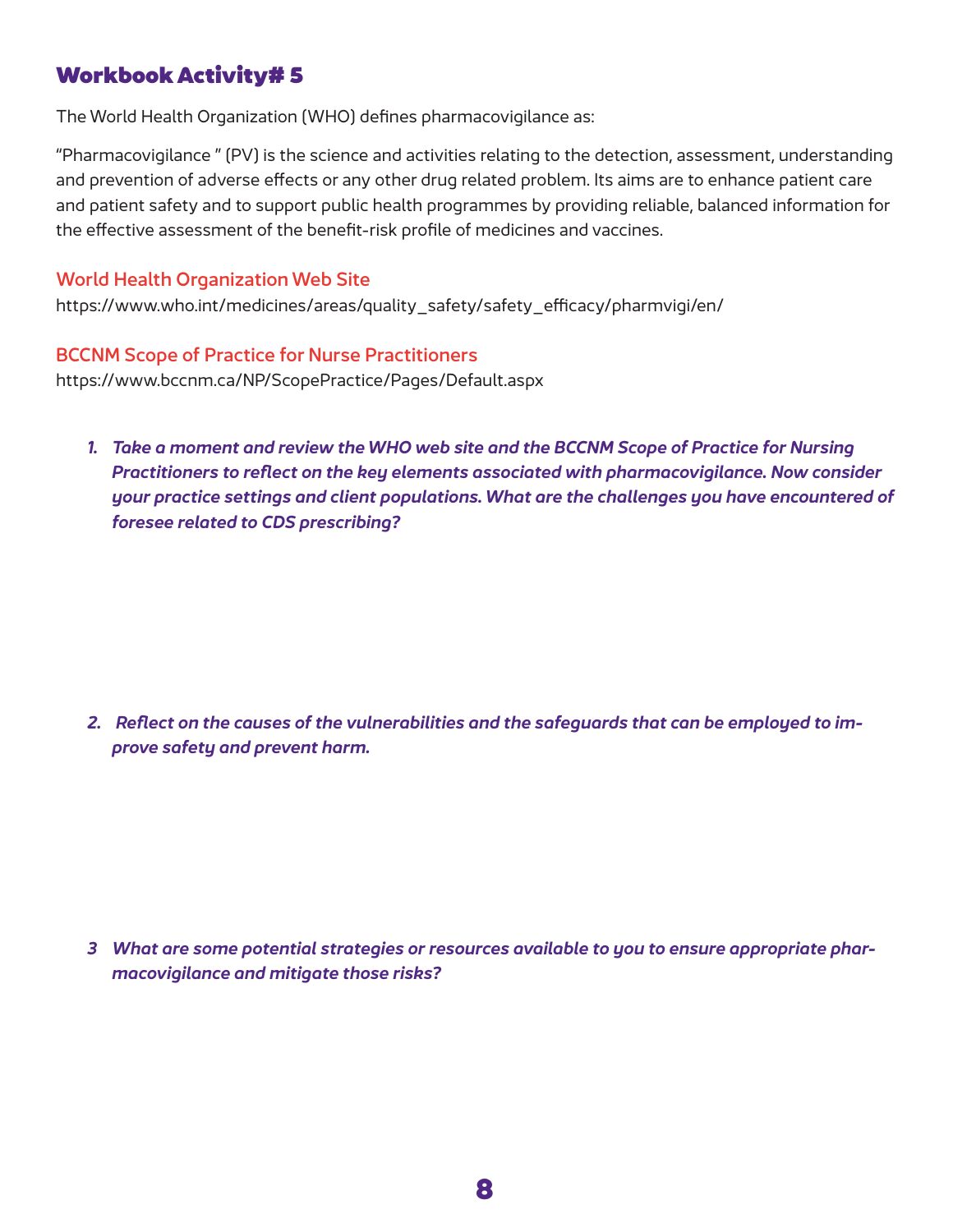Go through the workbook that you have completed. Notice areas where you have further questions, specific interest, or need further development. Notice areas where you have strengths in relation to CDS Prescribing. Pick at least three areas you would like to develop further and create a learning plan for you to meet your own learning needs. You may find the following framework helpful for you to structure your learning plan. A **Professional Development Portfolio** that can be completed electrically is also available on the **BCCNM QA** web page. A link to a pdf of this document is below and make sure you save it to your computer to complete it.

#### BCCNM Quality Assurance web page

https://www.bccnm.ca/NP/QA/Pages/Default.aspx

#### PD Planning

https://www.bccnm.ca/NP/QA/annual/pd\_plan/Pages/Default.aspx

### My Plan for Growth

#### **Goals**

1.

2.

3.

#### Action Plan

People or places that I can investigate for learning strategies to help me meet my goals for growth are:

1.

#### 2.

3.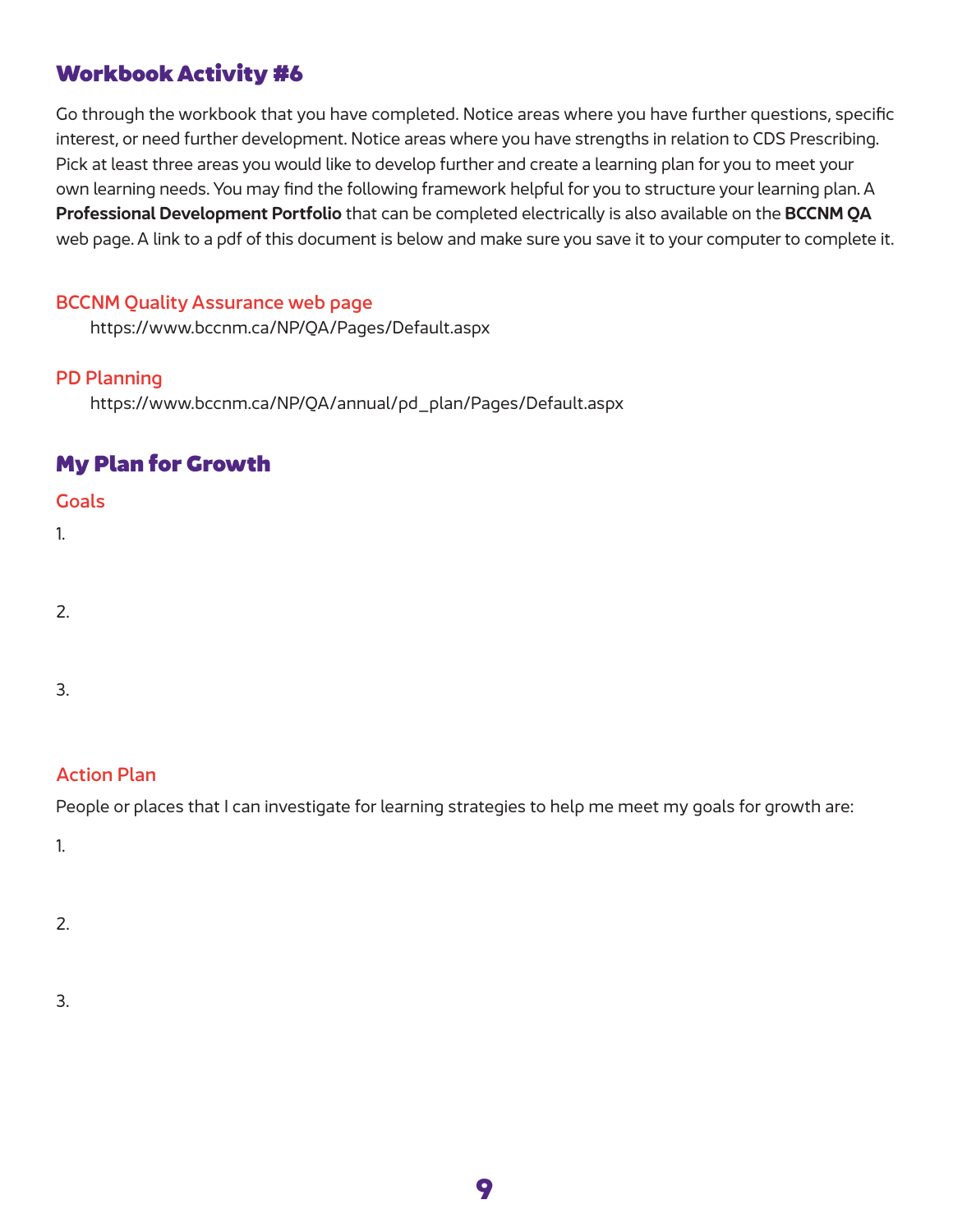### My Plan for Growth

| Strategy | Resources I need<br>to implement this<br>strategy | Target completion<br>date | Other thoughts |
|----------|---------------------------------------------------|---------------------------|----------------|
|          |                                                   |                           |                |
|          |                                                   |                           |                |
|          |                                                   |                           |                |
|          |                                                   |                           |                |
|          |                                                   |                           |                |
|          |                                                   |                           |                |
|          |                                                   |                           |                |
|          |                                                   |                           |                |
|          |                                                   |                           |                |
|          |                                                   |                           |                |
|          |                                                   |                           |                |
|          |                                                   |                           |                |
|          |                                                   |                           |                |
|          |                                                   |                           |                |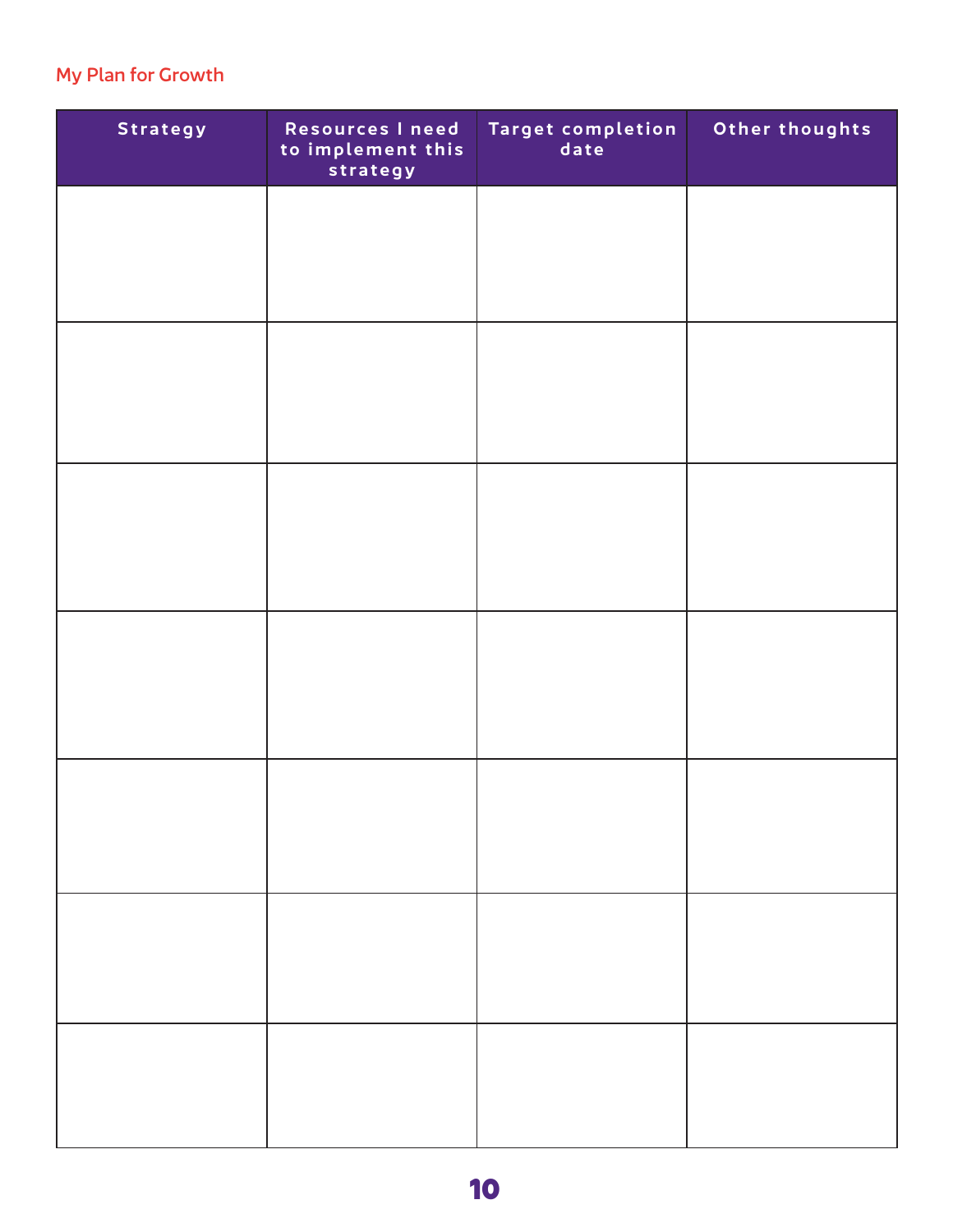# My Thoughts and Notes From Reflection Points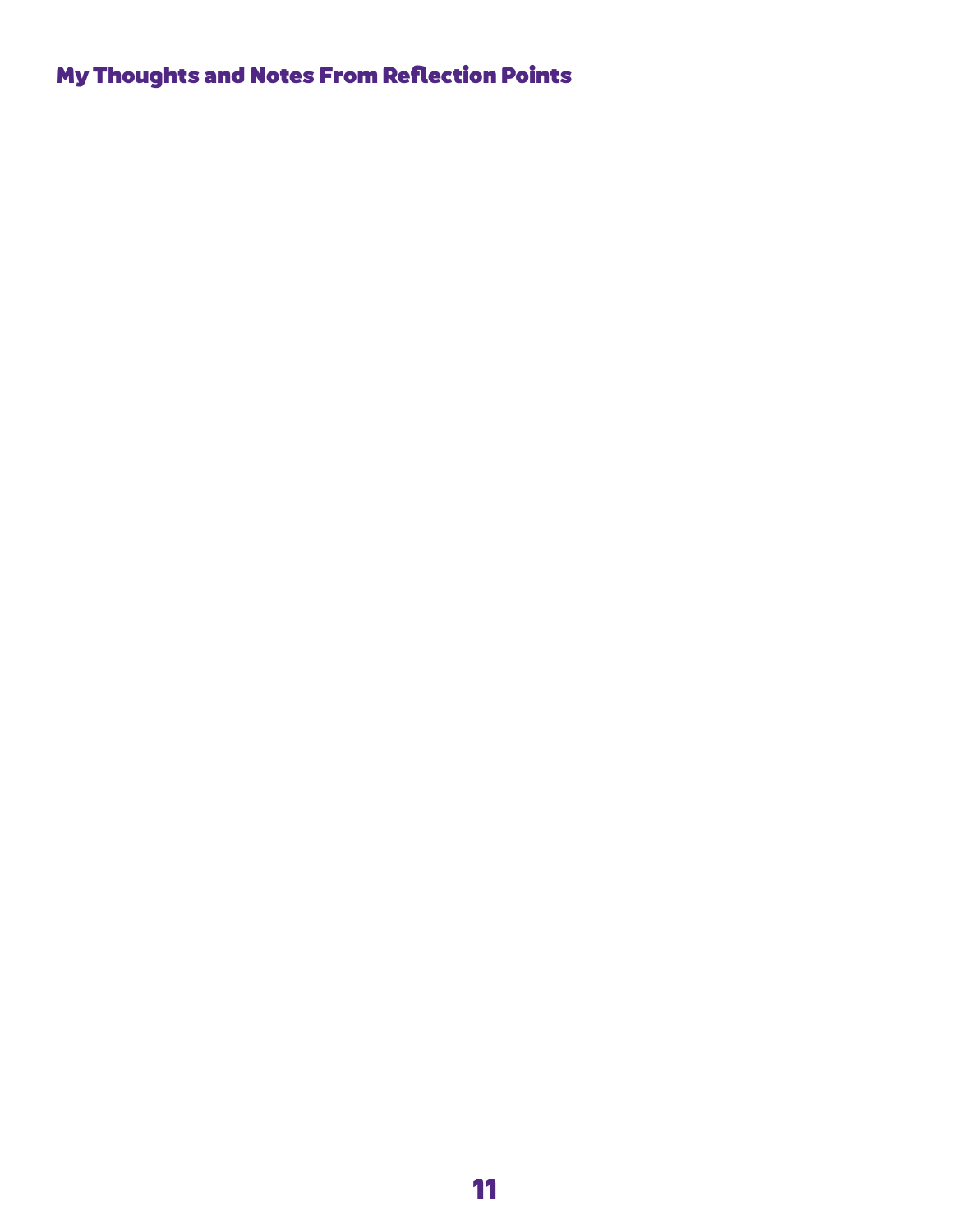# Affirmations and Insights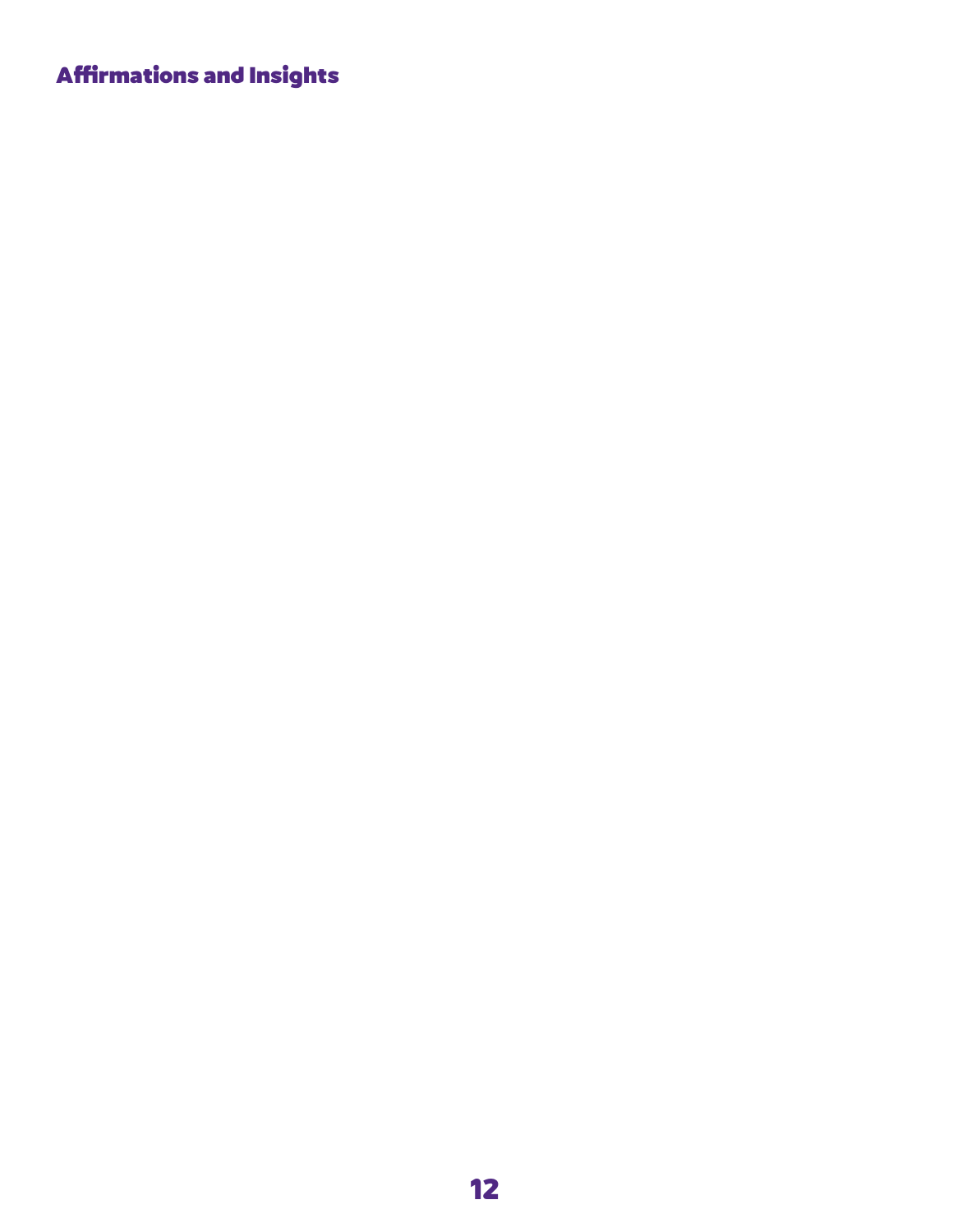

# Part 2 Applying My Learning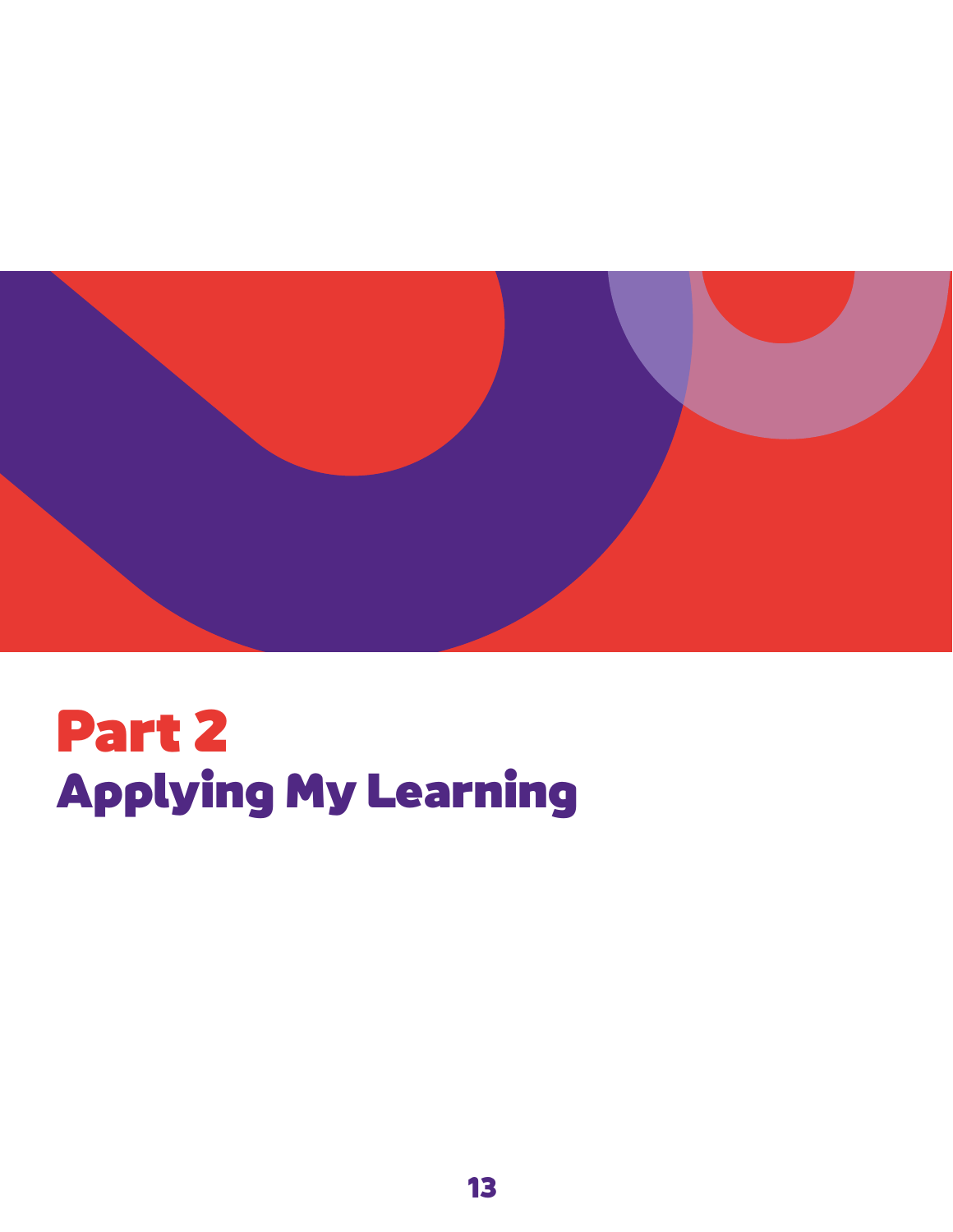# Applying My Learning

#### **ACTIVITY**

Work through the following case study and questions about Anna, a nurse practitioner working in primary care clinic. When you're finished, you may wish to compare your responses with those provided in the "Perspectives" section at the end of this Workbook.

#### Case Scenario Part 1

Case Scenario Part 1

Anna works in a busy primary care clinic, along with another NP and two GPs. She provides care for her own group of clients, covers for colleagues and sees walk-in clients as well. Anna has practised as an NP for 6 months and recently obtained prescribing authority for controlled drugs and substances.

Anna's not familiar with Gerald, her last client of the day, and takes a few minutes to review his chart before seeing him. She notes he has a history of anxiety, hypertension and chronic back pain due to a car accident three years ago. She determines that, after an initial, unsuccessful trial of extended release morphine, his pain has been managed with Fentanyl 50mcg/hr transdermal patch every 72 hours. He's been on this medication for the last two and a half years.

Entering the exam room, Anna introduces herself and listens to Gerald explain the reason for his visit. He reports that he is bothered by increasing anxiety, moodiness and difficulty focusing. His sleep is disturbed and he has reoccurring nightmares. He believes these issues are side effects of his pain medication. He reports that although his pain is mostly under control, rating it 1-2 on a scale of 10, but he expresses that his daily activities are increasingly affected and he needs to do something.

After asking Gerald a few more questions about his medical history, Anna conducts a full assessment, focusing on pain and management of pain medication symptoms.

Anna gathers some assessment tools including the Canadian Guideline for Safe and Effective Use of Opioids for Chronic Non-Cancer Pain, Opioid Manager, GAD7, PHQ9 (see the links below).

As she conducts her assessment, she explains each tool's purpose. As she documents her assessment, she describes how the data will inform decisions about managing Gerald's care.

Following the assessment, Gerald asks Anna several questions about his pain management plan and the side effects he is experiencing. Anna is able to answer most but not all of Gerald questions. She explains that she'd like to consult with a GP colleague in order to come up with a plan that would meet Gerald's pain and symptom management needs. Gerald agrees. While Anna waits for her colleague to arrive, she signs into PharmaNet to gather a CDS prescriber history for Gerald.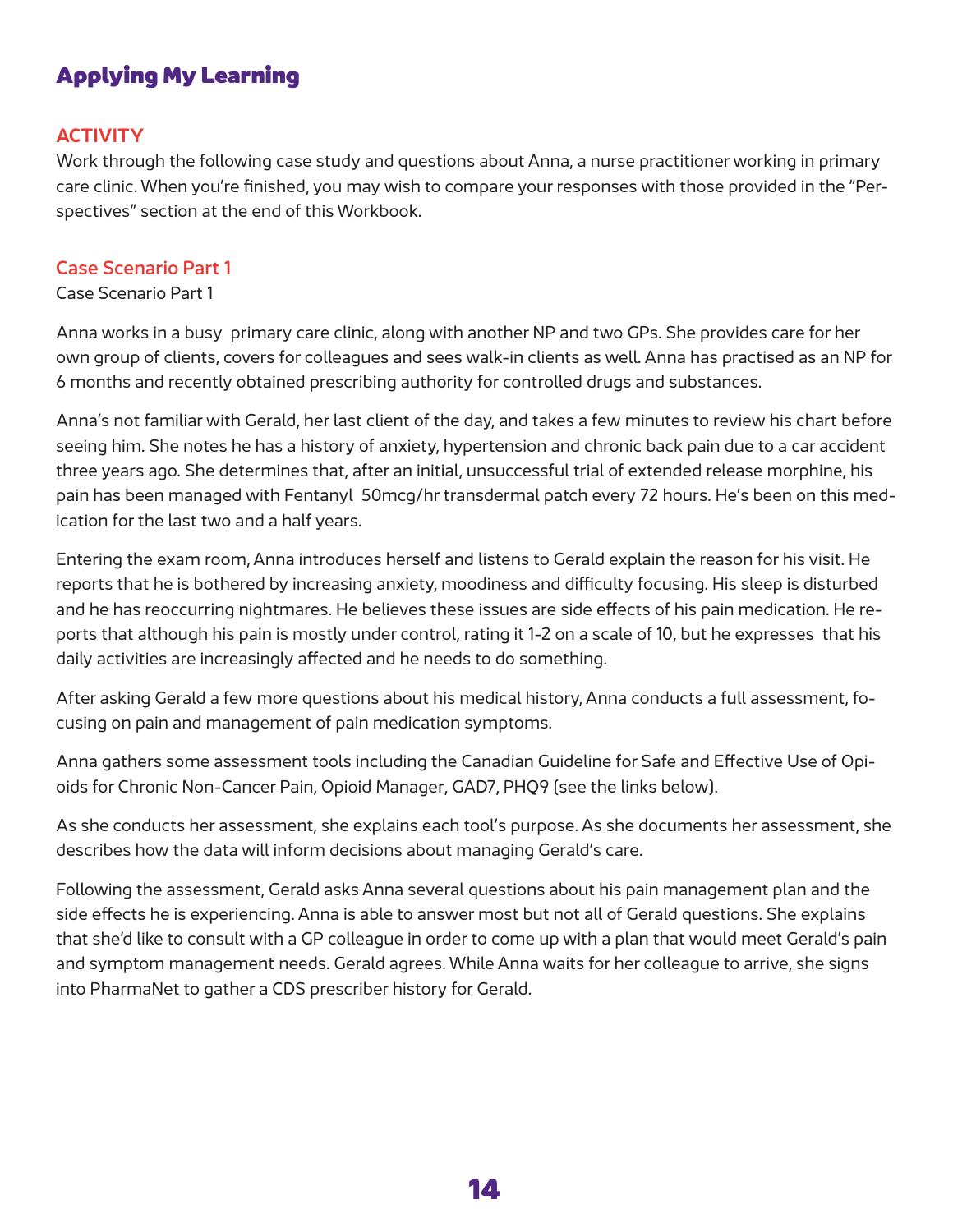*1. Which Controlled Drugs and Substance Standards, Limits and Conditions provide direction and support for Anna in this situation? Briefly explain how.*

*2. Consider the situation from the perspective of a nurse practitioner working in an NP only clinic. What resources would be available to support Anna's practice?*

### Tools:

### Canadian guideline for Safe and Effective Use of Opioids for Chronic Non-Cancer Pain

http://nationalpaincentre.mcmaster.ca/documents/opioid\_guideline\_part\_a\_v4\_5.pdf

#### Opioid manager

http://nationalpaincentre.mcmaster.ca/opioidmanager/opioid\_manager\_download.html?appSession=430378086733936)

#### Generalized anxiety Disorder 7-item (GAD-7) scale

http://www.integration.samhsa.gov/clinical-practice/GAD708.19.08Cartwright.pdf

#### Patient Health Questionnaire (PHQ-9)

http://www.integration.samhsa.gov/images/res/PHQ%20-%20Questions.pdf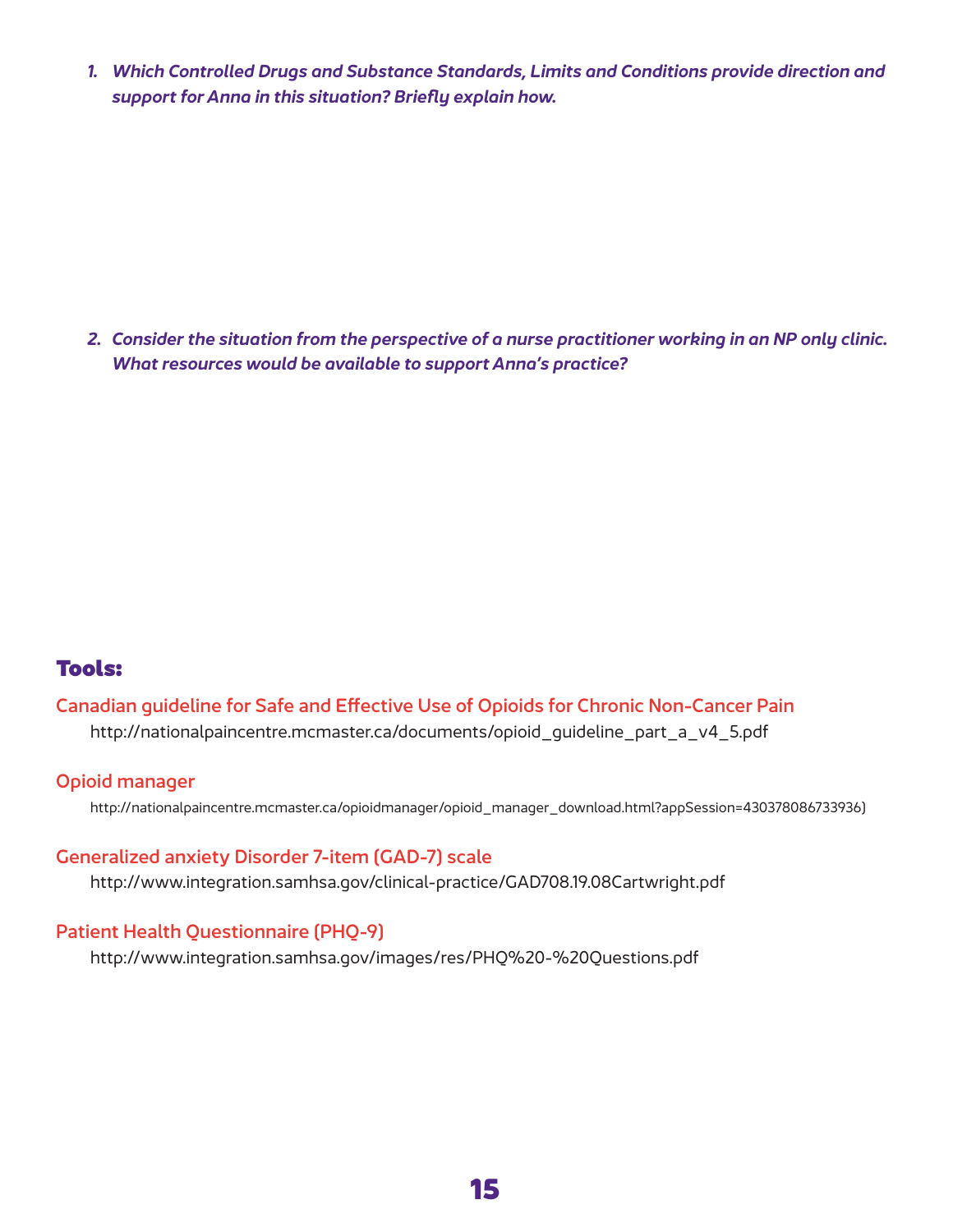#### Case Scenario Part 2

Gerald is focused on his increasing anxiety and very determined to get a medication. During the discussion of possible options to manage his anxiety, Anna brings up other options, such as an anxiety management support group. Gerald doesn't seem interested in participating in a support group, stating he has tried them before. He also wonders that as his anxiety is most likely related to fentanyl use, "how would medicating and talking about it be in any way helpful to him."

Gerald suggests to Anna that she prescribe Xanax or something similar for his anxiety. He states that these medications have been very helpful in decreasing his anxiety levels in the past.

*1. Which Controlled Drugs and Substance Standards, Limits and Conditions provide direction and support for Anna in this situation? Briefly explain how.*

*2. If you were Anna, how would you respond to Gerald's request?*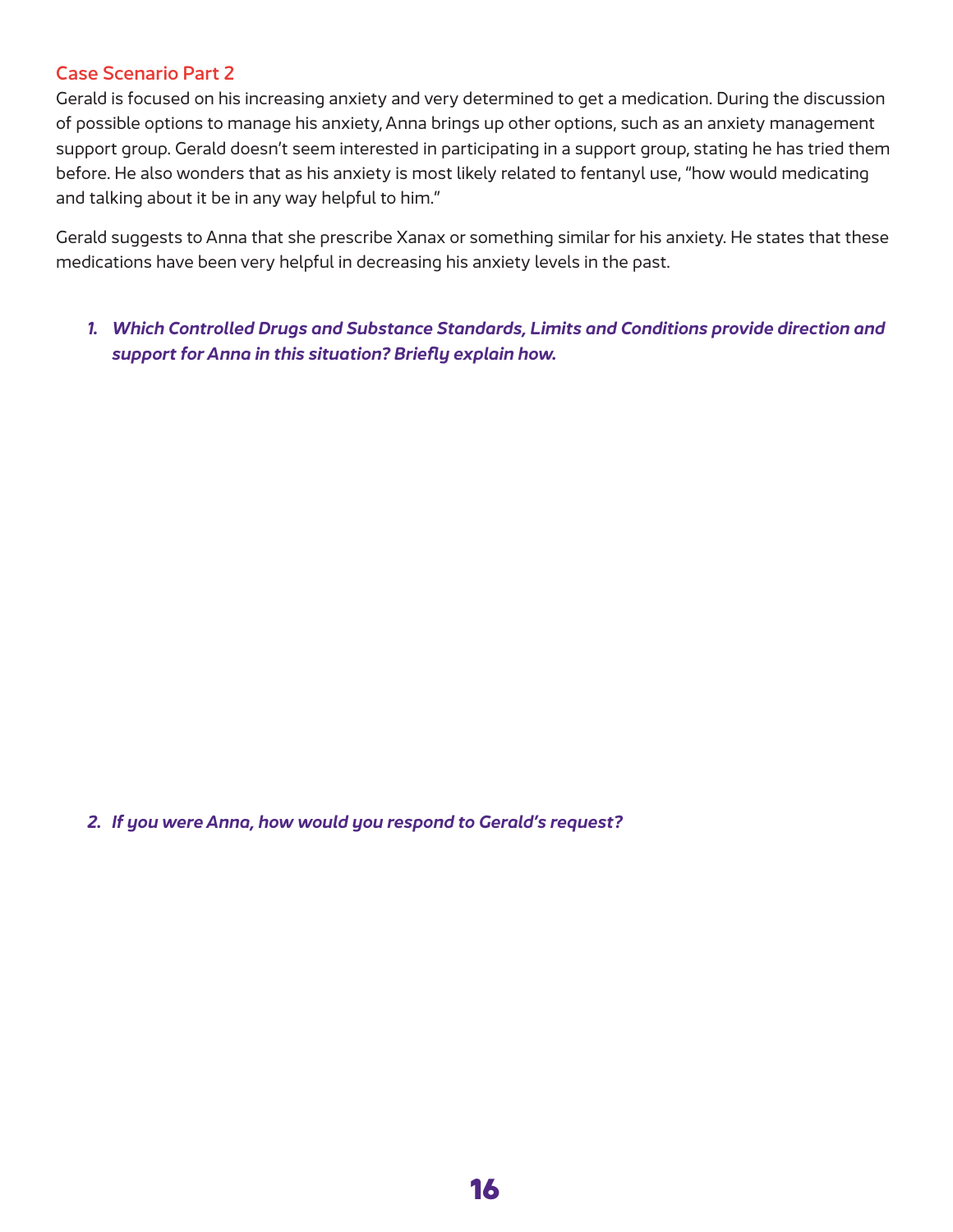

# Part 3 Workbook Case Perspectives

**17**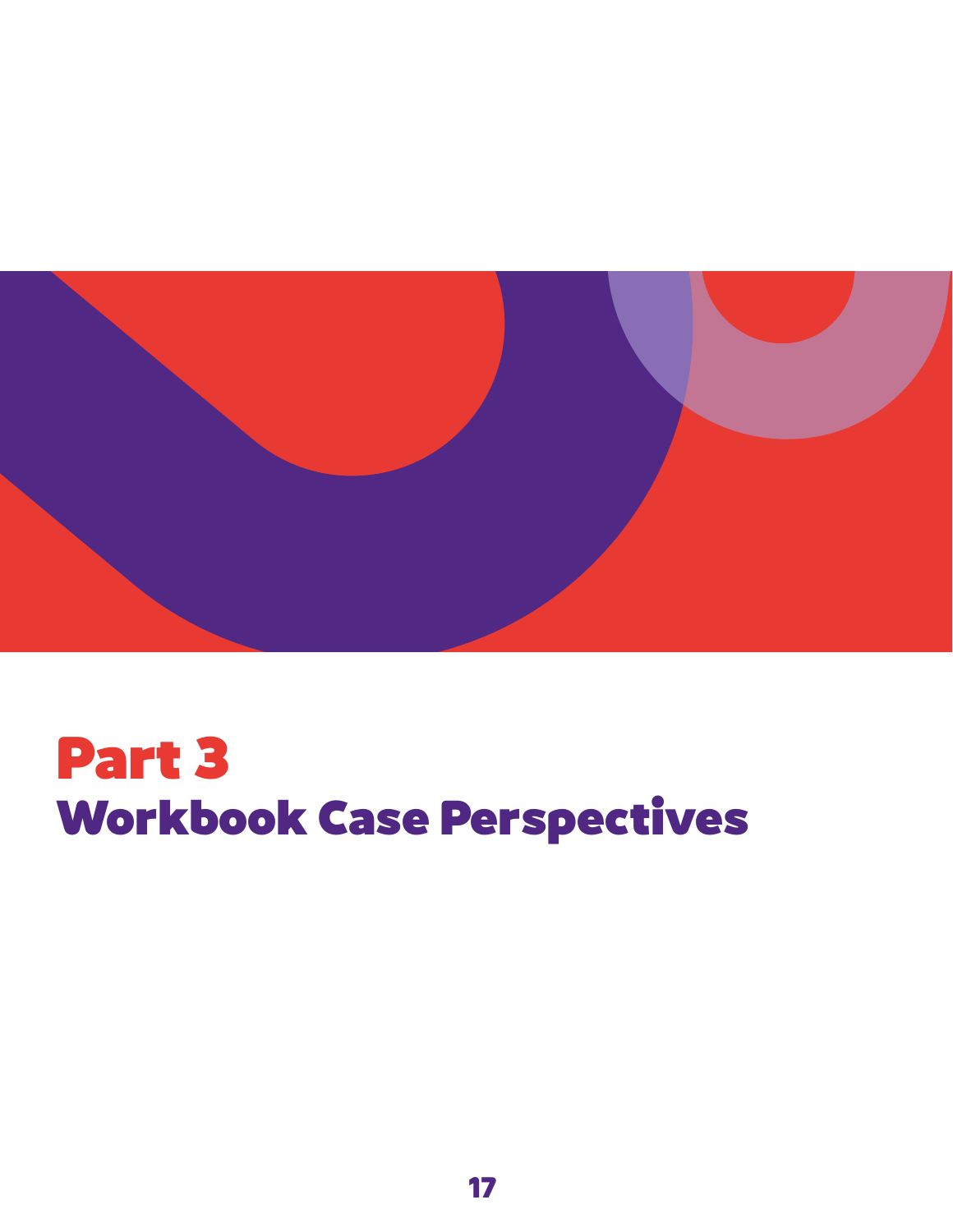# Workbook Case Perspectives

This section presents samples responses to Workbook case scenario in Part 2. These responses provide perspectives of the course writer and others on the case scenario.

#### Case Scenario Part 1

#### **Question #1**

There are a number of contextual factors that are influencing Anna's decision in this case. Here are some to consider when you answer this question. You may have other ideas as well.

NP Prescribing Standard 1 – Nurse practitioners prescribe drugs within nurse practitioners' scope of practice, relevant legislation and individual competence.

NP Prescribing Standard 2- Nurse practitioners are solely accountable for their prescribing decisions including when responding to requests for continuation of prescriptions ordered by another prescriber. Anna consults with one of her colleagues to ensure continuity and best outcomes for her "new" client. Anna is aware that Nurse practitioners prescribing controlled drugs and substances for the management of chronic pain requires additional education in prescribing for this context of pain.

NP Prescribing Standard 6 – Considers the client's health history (Anna conducts a thorough assessment prior to making a decision about CDS prescribing). Anna accesses PharmaNet data to review the client's medication profile.

#### **Question #2**

# **Rapid Access for Consultative Expertise (RACE) Program and Line The Canadian Guideline for Safe and Effective Use of Opioids for Chronic Non Cancer Pain**

https://healthsci.mcmaster.ca/npc

#### **BCCSU Clinical Guideleines**

https://www.bccsu.ca/clinical-care-guidance/

The Center for Addiction and Mental Health provides several resources that may help you get more familiar with mental health and addictions. See more at http://www.camh.ca/en/hospital/Pages/Home.aspx

As recommended in the module it is important for NPs who are introducing the prescribing of CDS into their practice to initiate and maintain an on-going mentoring relationship with other practitioner(s) experienced in prescribing CDS.

The College of Pharmacists of BC has developed a number of resources that are useful in understanding the legislation and requirements when prescribing CDS. These resources should be used in conjunction with BCNM resources and can be accessed on the CPBC website http://www.bcpharmacists.org/